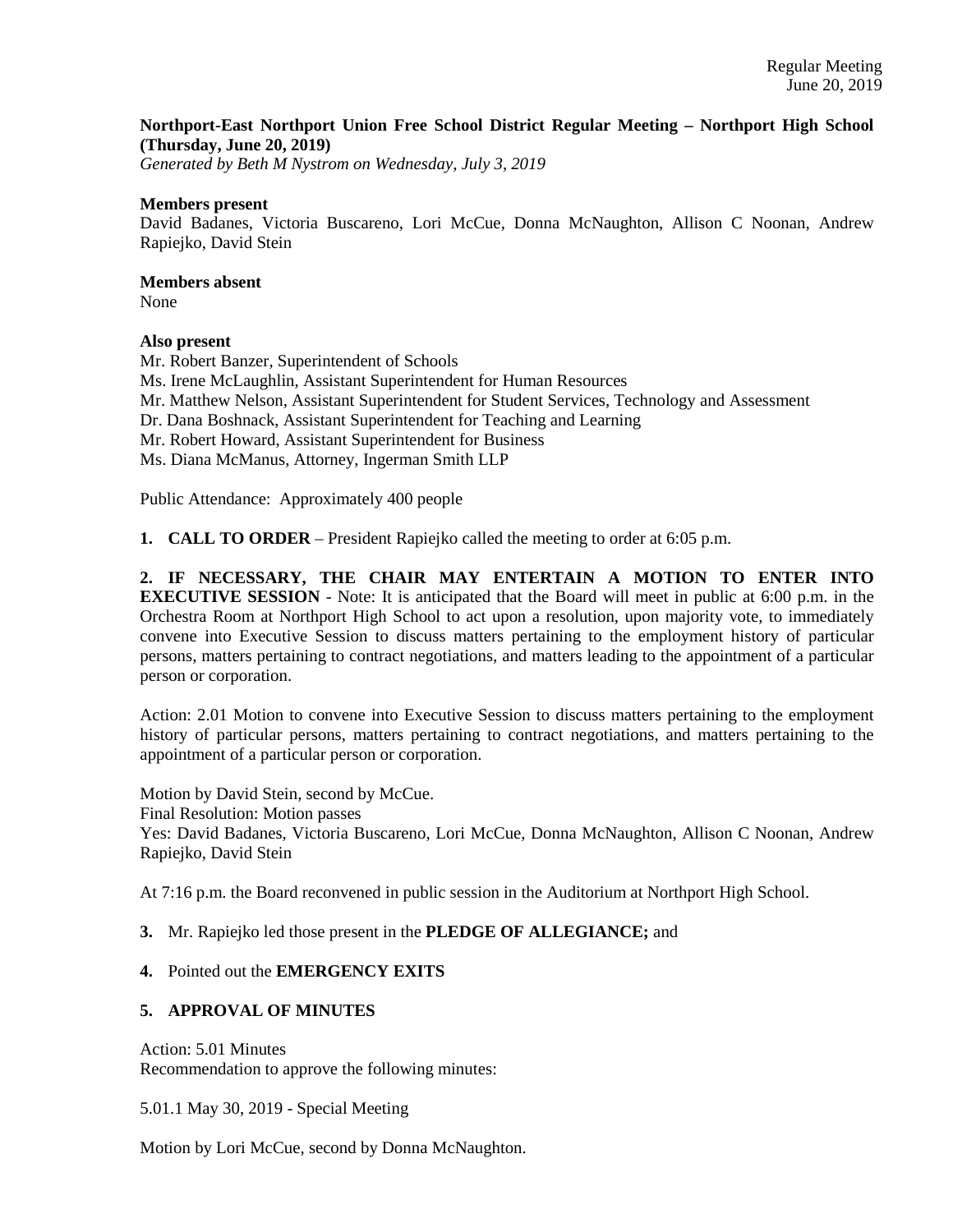Final Resolution: Motion Passes

Yes: Victoria Buscareno, David Badanes, Lori McCue, Donna McNaughton, Allison C Noonan, Andrew Rapiejko, David Stein

# **6. STUDENT AND STAFF RECOGNITION/ANNOUNCEMENTS FROM THE SUPERINTENDENT OF SCHOOLS**

Presentations: 6.01 Accomplishments of Students

6.01.1 Mr. Mark Dantuono introduced the following participants in the Special Olympics:

Joseph Anastasi, Alec Bartoldus, John Cooke, Shane Cooke, Brandon Garnier Winkler, Christopher Garnier Winkler, Seth Gehrke, Grant Mantello, Raymond Mastrocinque, Richard Mastrocinque, Evan Olson, Jake Pizzarelli, Emily Regan, Emma Riccardi, Luke Roffi, Christian Sloan, Brandon Topel, Nicholas Zakas

6.01.2 Mr. Mark Dantuono introduced the following participants in the Unified Basketball Team:

Jose Caballero-Gamez, Jake Cardinale, Owen Conzone, Anthony Falleo, Kyle Faltings, Jacob Friedman, Brandon Garnier Winkler, Tom Izzo, Kyle Kelly, Myles Kirchner, Michael Levine, Ryan Louis, Brian MacLeod, Justin McCoy, Connor Morgan, Garrett Rospars, Steven Siso

6.01.3 Mr. Mark Dantuono introduced the following participates in the Unified Sparkle Squad:

Kimberly Blanco, Justine Ciesinski, Gianna Delagera, Melissa Hanley, Kassandra Hoban, Paige Holfster, Alyssa Infranco, Melanie Ioanidis, Kelly Johnson, Alexis McAllister, Julia Reale, Laney Rodgers

6.01.5 Mr. Mark Dantuono introduced, Sean Ryan, New York State and New York Federation State Champion in the Mile

6.01.6 Mr. Mark Dantuono introduced the 2019 New York State Class A Girls Lacrosse Champions:

Emma McLam, Ava Deliberti, Ella Cabrera, Sophia Craco, Haylee Kuprianchik, Chloe Hoschel, Isabella Germani, Julia Koenig, Olivia Carner, Alexa Gentile, Danielle Pavinelli, Lindsay Lindvall, Emma Brazier, Emma Demarco, Natalie Miller, Bailey Piper, Kaylie Mackiewicz, Sophia Lamendola, Isabella Nicastro, Caroline Fitzgerald, Isabella Barbagallo, Shannon Henehan, Kate McLam, Renee Cormier, Abby Fortuna, Tara Walsh, Shannon Leone, Isabella Hubbard, Shannon Smith, Grace McCarthy, Megan Morris, Claire Morris, Charlotte McGroarty, Jolie Benabe, Hannah Gaumont, Angelina Longo, Camryn Tyrer

Presentations: 6.02 Accomplishments of Staff

6.02.1 Mr. David Storch introduced John Braun, Semi-finalist in the New York State Teacher of the Year Program

6.02.2 Mr. David Storch introduced Karyn Libretto - Finalist in the New York State Master Teacher Program - LI Regional Cohort

Action, Presentations: 6.03 Professional Achievement Awards

Recommendation to authorize payment of four \$500 awards in accord with the Board-UTN Collective Bargaining Agreement to the following teachers as Professional Achievement Awards for 2018-2019:

- Kelly Baldwin, English Teacher, Northport High School

- Debra Cavaliere, Librarian, Northport High School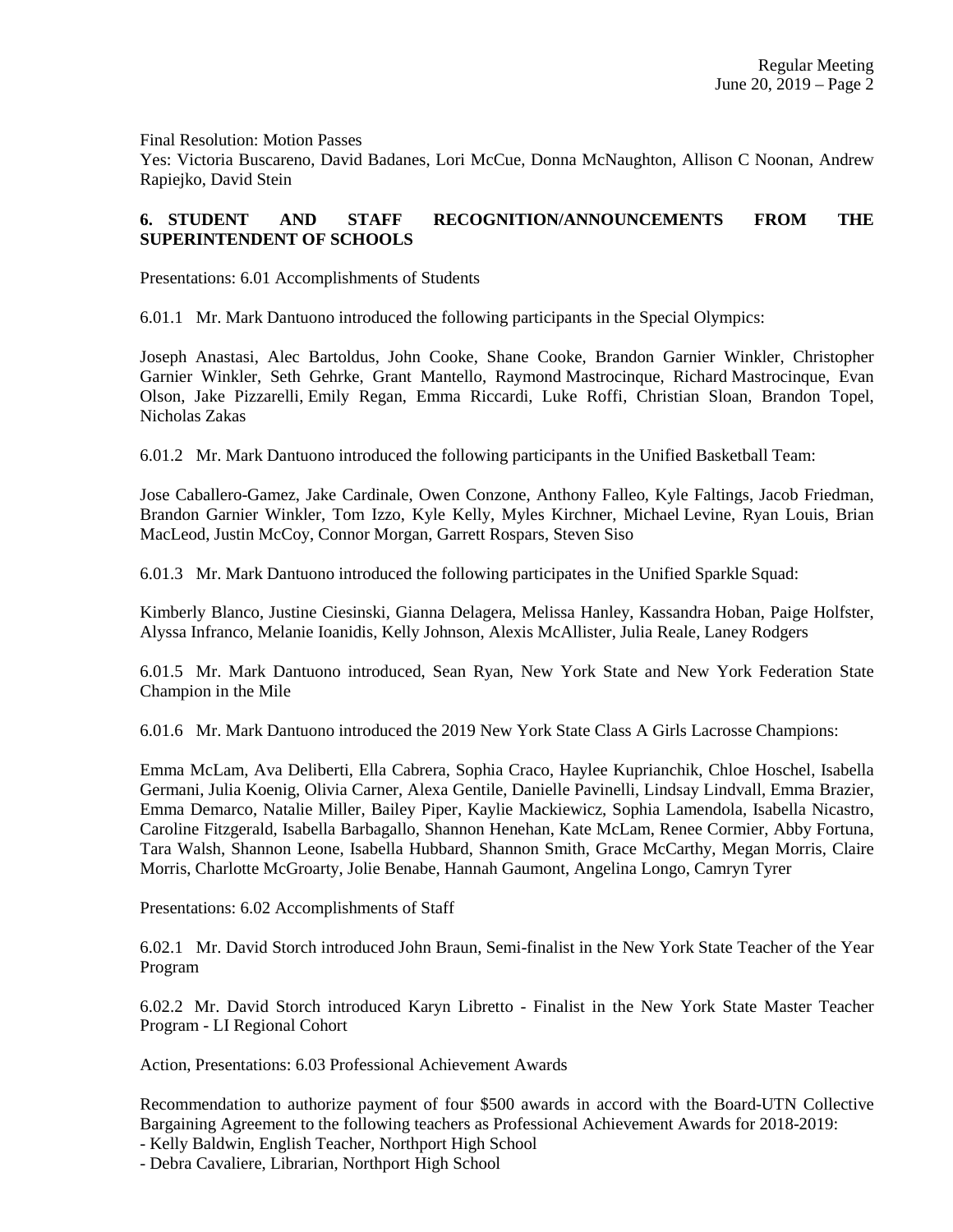- Marlene Yolango, Special Education Teacher, Northport High School

- Linda Johansen, Art Teacher, Northport High School

- Christina Rued, Spanish Teacher, Northport High School

Motion by Lori McCue, second by Donna McNaughton. Final Resolution: Motion Passes Yes: Victoria Buscareno, David Badanes, Lori McCue, Donna McNaughton, Allison C Noonan, Andrew Rapiejko, David Stein

Presentations: 6.04 Celebration of Retirees

Recognition of the following Retirees in the 2019-2020 School Year:

#### INSTRUCTIONAL

Eileen Smith – Family & Consumer Science – Years of Service: 30 years Joan Visbal - Science - Years of Service: 16 years Jamie Dellaquila - Elementary - Years of Service: 32 years Tracy Meissner - Special Education - Years of Service: 36 year, 9 months Kathryn Amundsen - Elementary - Years of Service: 20 years Regina Karn - Speech - Years of Service: 25 years 7 months Stephen Taylor - Technology - Years of Service: 17 years Cynthia Porciello - Social Studies - Years of Service: 26 years, 8 months Janice Shepherd - Special Education - Years of Service: 28 years, 2 months Christine Zacher - Music - Years of Service: 34 years, 1 month Heidi Miles - Teaching Assistant - Years of Service: 16 years

### CLERICAL

Lynn Kovacs - Years of Service: 17 years, 10 months Mary Volpi - Years of Service: 29 years, 3 months Thelma Abidally - Years of Service: 19 years Toni Koch-Aubuchon - Years of Service: 13 years Therese Hoschel - Years of Service: 29 years, 1 month Doreen Christ - Years of Service: 24 years, 5 months MaryAnn Bloom - Years of Service: 28 years, 5 months

#### CUSTODIAL

Kenneth Jones - Years of Service: 30 years, 5 months Jadranko Marva - Years of Service: 10 years Robert Holm - Years of Service: 27 years, 8 months Kenneth Hermann - Years of Service: 36 years, 8 months Joseph Dougherty - Years of Service: 10 years Al Cowie - Years of Service: 24 year, 7 months

#### TEACHER AIDES

Margaret Clelland - Years of Service: 30 years, 11 months Luba Kaczun - Years of Service: 24 years, 9 months

FOOD SERVICE WORKER Margaret Hill - Years of Service: 22 years, 3 months

Recommendation to reorder agenda and move item 10.01 before item 6.02

Motion by David Stein, second by Lori McCue.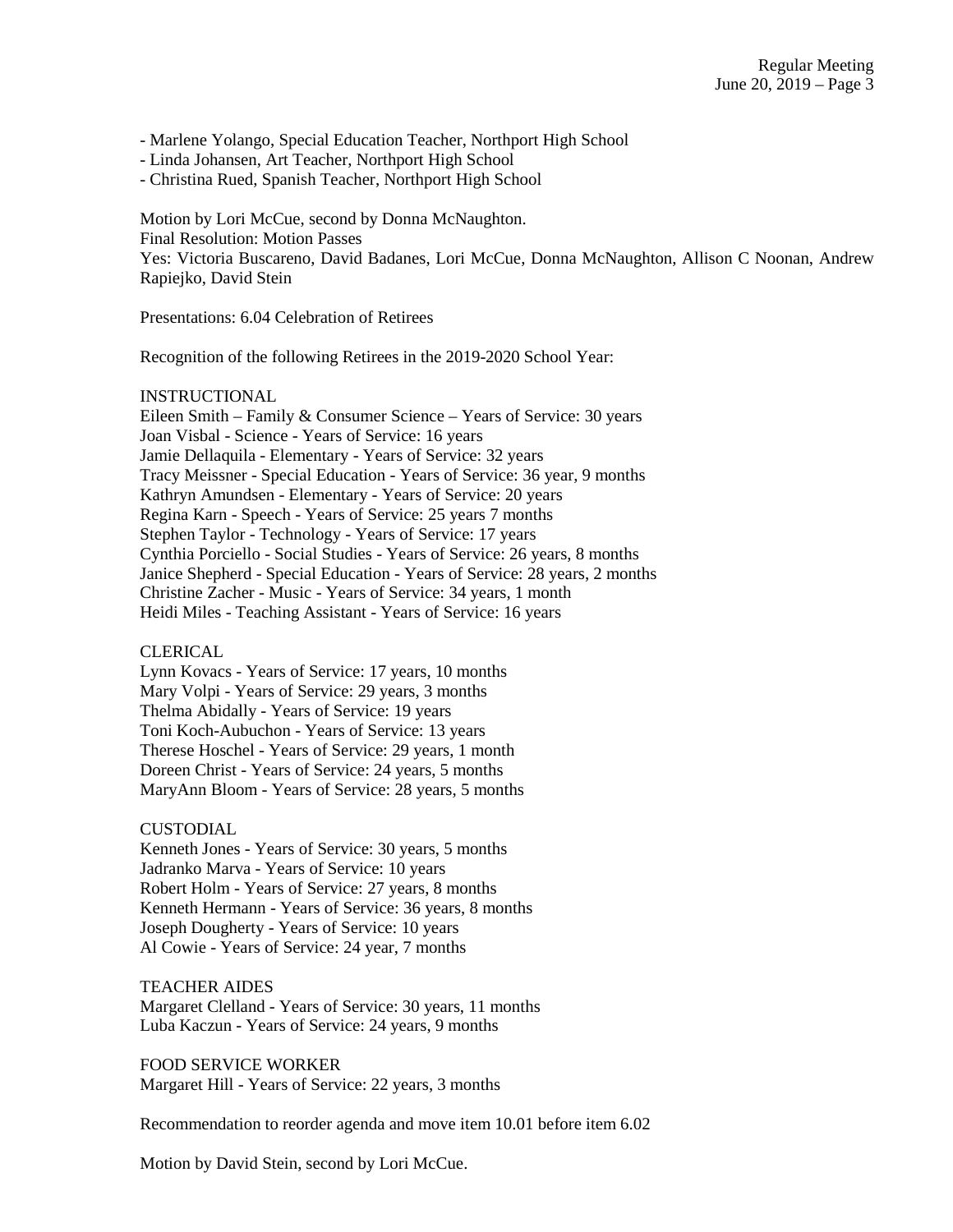Motion Passes

Yes: Victoria Buscareno, David Badanes, Lori McCue, Donna McNaughton, Allison C Noonan, Andrew Rapiejko, David Stein

Action: 10.01 Personnel Actions Report

Recommendation to approve the attached Personnel Actions Report, excluding item 10.01 A, and including the following resolution:

"BE IT RESOLVED, that the Board of Education of the Northport-East Northport Union Free School District hereby approves the Fourth Amendment to the Agreement with Robert Banzer, Superintendent of Schools.

BE IT FURTHER RESOLVED, that the Board of Education hereby authorizes the Board President to execute said Amendment to the Agreement on behalf of the Board of Education."

Motion by David Stein, second by Lori McCue. Final Resolution: Motion Passes Yes: Victoria Buscareno, David Badanes, Lori McCue, Donna McNaughton, Allison C Noonan, David Stein Abstain: Andrew Rapiejko

Recommendation to approve item 10.01 A of the attached Personnel Actions Report

Motion by David Stein, second by Lori McCue. Motion Passes Yes: Victoria Buscareno, David Badanes, Lori McCue, Donna McNaughton, Allison C Noonan, Andrew Rapiejko, David Stein

Presentations 6.05 Tenure Recipients

Recognition of the following Tenure Candidates:

Irene McLaughlin, Assistant Superintendent for Human Resources Sean Hurley, District Chairperson of Social Studies Daniel Danbusky, Northport High School Principal Timothy Armbruster, Elementary Teacher, Northport Middle School Danielle Cardinale, Reading Teacher, Northport Middle School Jennifer Ciotti, Reading Teacher, Pulaski Road School Vanessa Costanzo, School Psychologist, Northport High School Nichole Dietrich, Math Teacher, Northport High School Veronique Hayek, School Psychologist, Pulaski Road School Joseph Hinton, Music Teacher, Northport High School Jennifer McCabe, Elementary Teacher, Pulaski Road School Katerina Moy, Elementary Teacher, Ocean Avenue School Judy Schneider, Speech Teacher, Bellerose Avenue School Sharon Stummer, Elementary Teacher, Ocean Avenue School Shannon Thompson, English as a Second Language Teacher, Pulaski Road School Lisa Luizzi-Schuvart, Teaching Assistant, Northport High School Maureen Nicolai, Teaching Assistant, Northport High School

At 8:14 p.m. there was a brief recess to honor the retirees and tenure recipients with cake.

At 8:38 p.m. the Board reconvened in public session.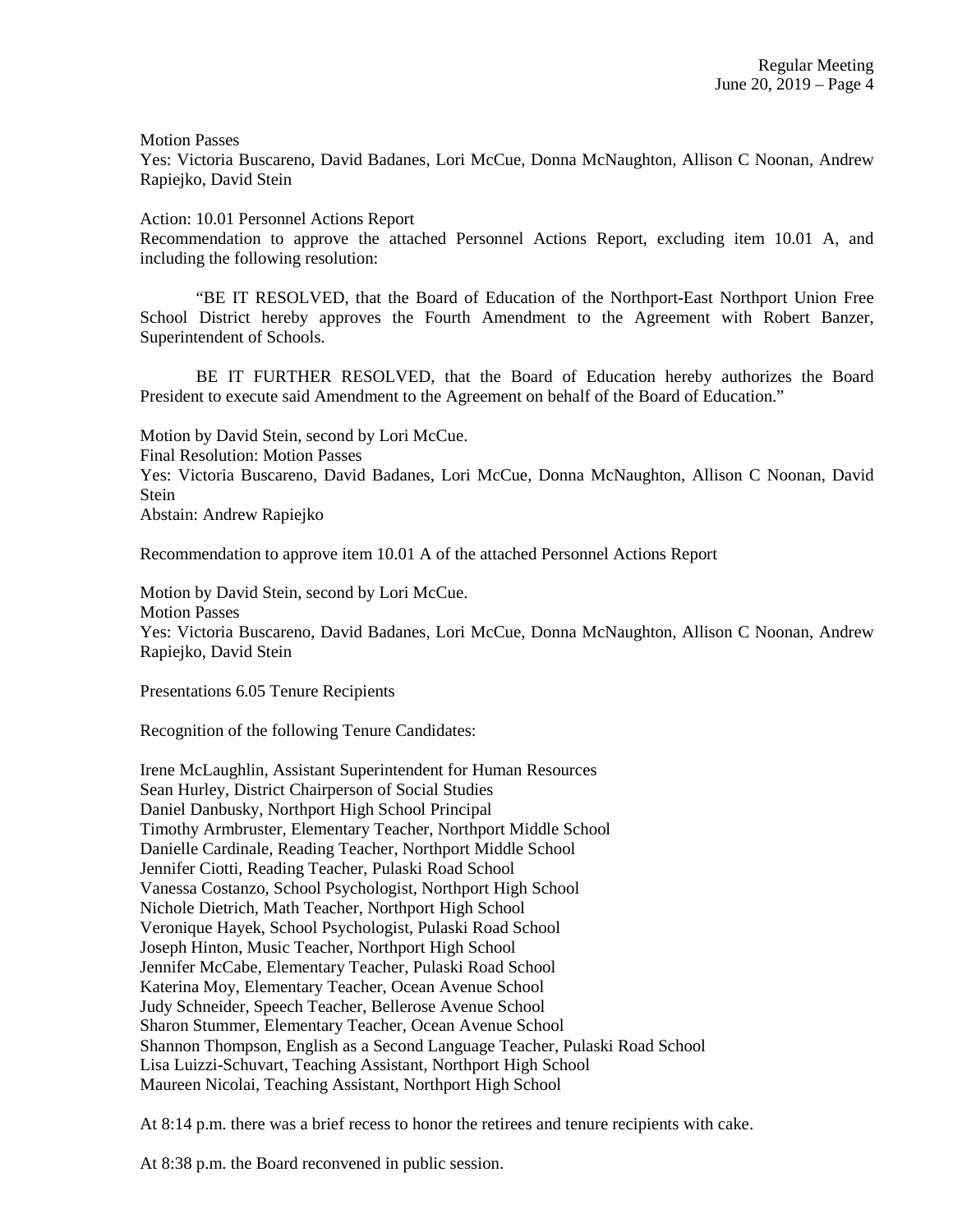**7. COMMUNICATIONS** - Please Note: This is the opportunity for persons who had written letters to the Board to speak to the Board regarding the issues raised in their communications. Speakers are asked to keep their comments brief, and to speak no longer than 5 minutes.

There were no communications to the Board requiring Board action.

**8. PUBLIC COMMENT/PARTICIPATION** - Please Note: Community members are invited to share their questions, comments, or concerns with the School Board. When speaking, citizens should state their name and address for the record and limit their presentation to 5 minutes. Where possible, the Board will answer factual questions immediately. A written response may be provided when information is not available. If a response would involve discussion of Board Policy or decisions which might be of interest to citizens not present at the meeting, the Board may place the item on a future meeting agenda.

Name Comment

Stacey Weisberg Congratulated the retirees, tenured teachers as well as the students and read a UTN President statement to the Board stating that the UTN does not have a contract in place for September. Ms. Weisberg stated that the UTN is invested in the district and the community and asked the Board to please settle the contract.

## **9. SPECIAL REPORTS**

Information: 9.01 Bond Construction Update

Mr. Brandon Weisberg, Park East Project Manager, reviewed the Bond and Capital Construction Update. Recap of the 2018 work included approximately \$17 million of spending covering: Security Vestibules at 5<sup>th</sup> Avenue, Dickinson, ENMS, NHS, Norwood and Pulaski; 21 Full Classroom renovations at NHS, NMS, including full renovation of various adjacent office spaces throughout Science & Consumer Science areas; Athletics – NHS Turf Field and new Track surface, Gymnasium HVAC, NMS completion of Field/irrigation, Gymnasium HVAC, Lighting, Ceiling; Site work – NMS courtyard drainage, asphalt & concrete, 5<sup>th</sup> Ave., Bus loop, parking lot and asphalt walks to ball field and playground.

Projects remaining:

Northport High School

- Commons area bathroom reconstruction
- Parking lot reconstruction
- Reconfiguration of south athletics entrance
- Generator and Electrical improvements
- Northport Middle School
	- Security vestibule
	- NMS Library Heating and Ventilation

East Northport Middle School

- ENMS theatrical lighting and rigging
- Gym windows
- Parking lot improvements
- 5th Avenue Elementary School
	- Toilet reconstructions

Bellerose Avenue Elementary School

- Parking lot reconstruction
- Gymnasium HVAC

Dickinson Avenue Elementary School

- Classroom casework and toilet reconstruction
- Electrical improvements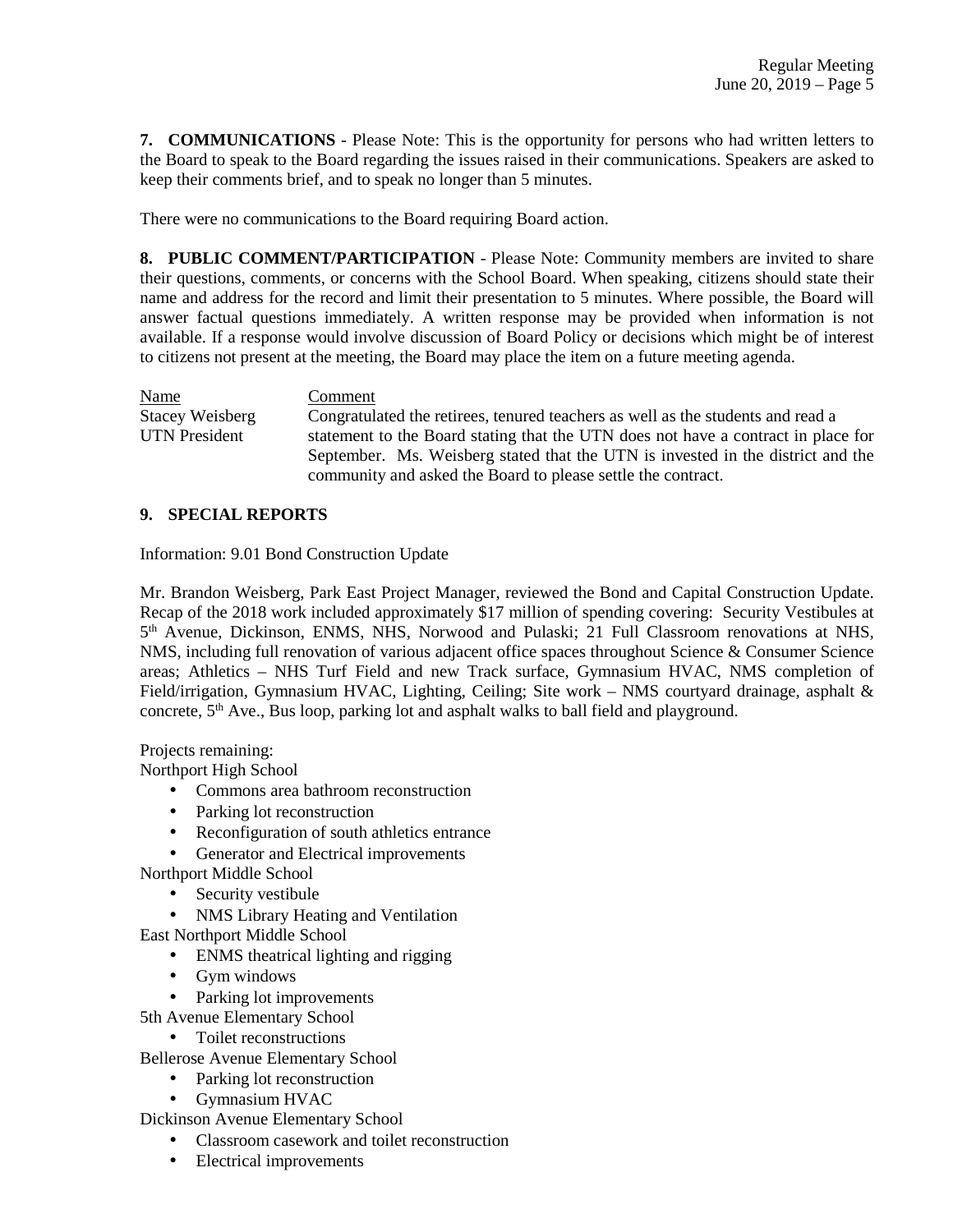Norwood Avenue Elementary School

- Bathroom reconstruction
- Parking lot reconstruction

Ocean Avenue Elementary School

• Balance of parking lot reconstruction

Pulaski Road Elementary School

- Parking lot reconstruction
- Balance of bathroom reconstruction

William J. Brosnan School

- Window replacements
- Exterior masonry restoration
- HVAC upgrades

Mr. Weisberg reviewed the scope of work for the summer of 2019 which includes approximately \$14m in spending including:

Northport High School

- Phase 2 Athletic Complex Improvements
	- o New multipurpose turf field and bleachers
	- o New baseball and practice fields
	- o New irrigation well and irrigation system throughout
	- o Stamped concrete walkway and archway to main stadium field
- Locker room bathrooms
- Main gym roof replacement

Northport Middle School

- Parking lot and bus loop improvements
- G Wing student bathroom renovation
- Locker room and locker room bathroom renovation

East Northport Middle School

- Athletic field improvements
- Science room renovations
- Student toilet renovations

5<sup>th</sup> Avenue Elementary School

• Gas service to boilers for dual fuel

Bellerose Avenue Elementary School

- New security vestibule addition
- Corridor ceiling replacement
- Main lobby student bathrooms
- Roofing section by main office

Dickinson Avenue Elementary School

- Parking lot and bus loop improvements
- Underground heating line replacements
- Nurse toilet expansion for ADA and renovation
- Roof replacement over music wing

Norwood Avenue Elementary School

• A wing casework and sink replacements

Ocean Avenue Elementary School

- Casework and sink replacements throughout B-wing
- Boiler replacements and gas service for dual fuel
- Kitchen ventilation upgrades
- Security vestibule building addition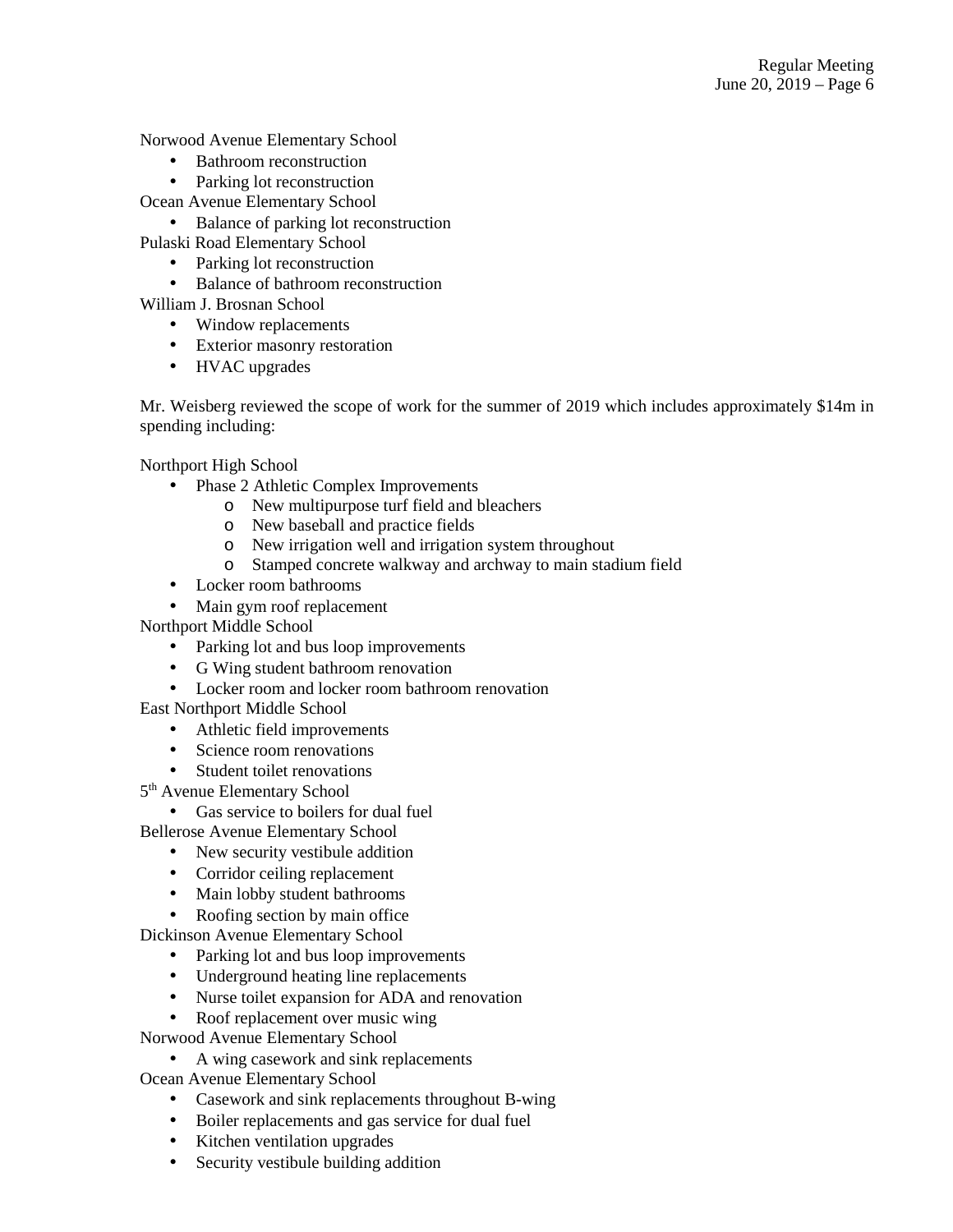• Sitework at front entrance and retaining walls

Pulaski Road Elementary School

- Multi-stall student toilet renovations
- Casework and sink replacements in A-wing
- Boiler replacement and gas service
- Field irrigation replacement
- Parking lot reconstruction

There was a brief discussion of the security vestibules, timeline extension of bathrooms at high school, ADA compliant bathrooms, and the roof at Ocean Avenue Elementary School.

## **10. SUPERINTENDENT'S REPORT, GENERAL - FOR BOARD ACTION**

Action: 10.02 Schedule J - Committee on Special Education Recommendation to approve Schedule J - Committee on Special Education

Motion by Victoria Buscareno, second by Donna McNaughton. Final Resolution: Motion Passes Yes: Victoria Buscareno, David Badanes, Lori McCue, Donna McNaughton, Allison C Noonan, Andrew Rapiejko, David Stein

Action: 10.03 Reaffirm Board Policies Recommendation to reaffirm the following Board of Education Policies which are legally required to be reviewed annually:

10.03.1 Policy #1900 - "Title I Parental Involvement" 10.03.2 Policy #5310 - "Code of Conduct" 10.03.3 Policy #6240 - "Investments" 10.03.4 Policy #6700 - "Purchasing"

Motion by Victoria Buscareno, second by Donna McNaughton. Final Resolution: Motion Passes Yes: Victoria Buscareno, David Badanes, Lori McCue, Donna McNaughton, Allison C Noonan, Andrew Rapiejko, David Stein

Action: 10.04 Guidance Plan Recommendation to approve the 2019-2020 Comprehensive Guidance Plan and add the District's vision statement to the plan.

Motion by Victoria Buscareno, second by Donna McNaughton. Final Resolution: Motion Passes Yes: Victoria Buscareno, David Badanes, Lori McCue, Donna McNaughton, Allison C Noonan, Andrew Rapiejko, David Stein

Action: 10.05 Internal Audit Report Recommendation to approve the Internal Audit Report on Internal Controls Pertaining to the Food Services Cycle prepared by Nawrocki Smith LLP

Motion by Victoria Buscareno, second by Donna McNaughton. Final Resolution: Motion Passes Yes: Victoria Buscareno, David Badanes, Lori McCue, Donna McNaughton, Allison C Noonan, Andrew Rapiejko, David Stein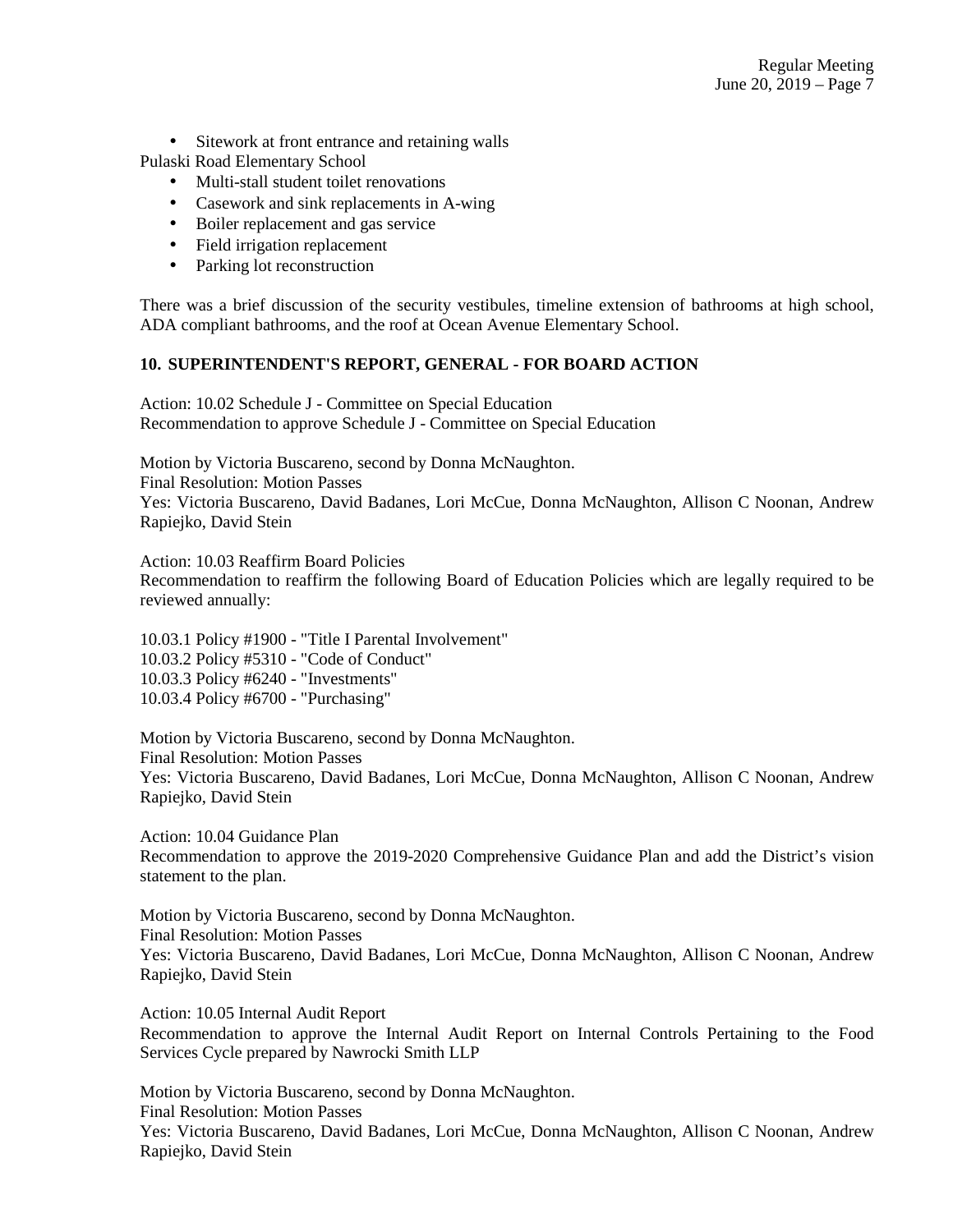Action: 10.06 Corrective Action Plan Recommendation to approve the Corrective Action Plan to the Initial Risk Assessment Report

Motion by Victoria Buscareno, second by Donna McNaughton. Final Resolution: Motion Passes Yes: Victoria Buscareno, David Badanes, Lori McCue, Donna McNaughton, Allison C Noonan, Andrew Rapiejko, David Stein

### **11. SUPERINTENDENT'S REPORT, FINANCIAL - FOR BOARD ACTION**

Action: 11.01 BIDS Recommendation to take specified action on the following BIDS:

TRANSPORTATION 11.01.1 REJECT: Bid #19-121T - Transportation for District Students Attending Out-of-District Schools

Motion by Donna McNaughton, second by David Stein. Final Resolution: Motion Passes Yes: Victoria Buscareno, David Badanes, Lori McCue, Donna McNaughton, Allison C Noonan, Andrew Rapiejko, David Stein

Action: 11.02 Surplus Equipment

Recommendation to declare the attached list of equipment, that is no long cost effective to repair, as surplus and dispose of according to Board policy

Motion by Donna McNaughton, second by David Stein. Final Resolution: Motion Passes Yes: Victoria Buscareno, David Badanes, Lori McCue, Donna McNaughton, Allison C Noonan, Andrew Rapiejko, David Stein

Action: 11.03 Withdrawal of Pulaski Road School PTA Cultural Arts Donation Recommendation to approve the following resolution:

"BE IT RESOLVED, that the Board of Education hereby accepts the withdrawal of the \$325 donation from Pulaski Road School PTA that was accepted at the Board of Education meeting on May 9, 2019 for the purpose of covering the cost of the Pulaski Road Elementary School Cultural Arts Program"

Motion by Donna McNaughton, second by David Stein. Final Resolution: Motion Passes Yes: Victoria Buscareno, David Badanes, Lori McCue, Donna McNaughton, Allison C Noonan, Andrew Rapiejko, David Stein

Action: 11.04 Donation Recommendation to accept the following donation:

11.04.1 A 2010 Mapex QR Series 5 piece drum set, including hardware, cymbals and drum throne, valued at \$1,000 from Mr. Kenneth and Ms. Denise Sawchuk to the Northport-East Northport School District to be used in the district music program.

Motion by Donna McNaughton, second by David Stein. Final Resolution: Motion Passes Yes: Victoria Buscareno, David Badanes, Lori McCue, Donna McNaughton, Allison C Noonan, Andrew Rapiejko, David Stein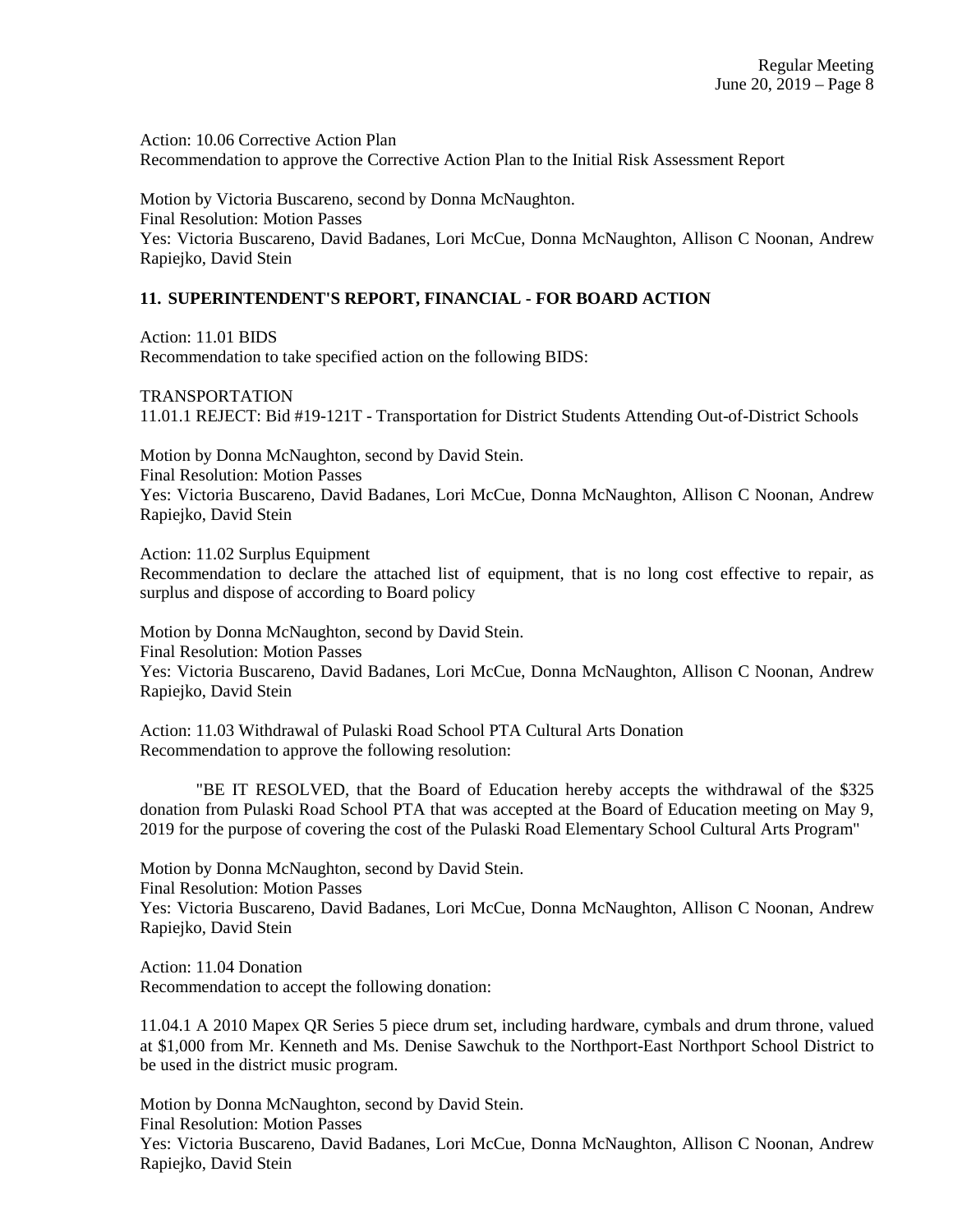Action: 11.05 Stop & Shop A+ School Rewards Program - East Northport Middle School Recommendation to approve the following resolution:

"RESOLVED, that the Board of Education accept the donation of \$627.58 toward the purchase of classroom supplies for East Northport Middle School and increase the 2019-2020 budget code A2110.5030.21.0300 by \$627.58 for this purpose.

RESOLVED, that the Board of Education hereby approves an increase in the revenue code A2705 of the 2019-2020 budget by \$627.58 with the understanding that this increase in revenue is the result of the East Northport Middle School participation in the Stop and Shop A+ School Rewards Program"

Motion by Donna McNaughton, second by David Stein. Final Resolution: Motion Passes Yes: Victoria Buscareno, David Badanes, Lori McCue, Donna McNaughton, Allison C Noonan, Andrew Rapiejko, David Stein

Action: 11.06 Long Island School Nutrition Directors Association Cooperative Bid Recommendation to approve the following resolution:

WHEREAS, It is the plan of a number of public school districts in Nassau/Suffolk Counties, New York to bid jointly on selected Food Service Commodities, Food and Food Service Supplies for the 2019- 20 school year.

WHEREAS, Northport-East Northport UFSD, is desirous of participating with other districts in Nassau/Suffolk Counties in the joint bidding of the commodities mentioned above as authorized by General Municipal Law, Section 119-0 and,

WHEREAS, Northport-East Northport UFSD, wishes to appoint a committee to assume the responsibility for drafting of specification, advertising for bids, accepting and opening bids, reporting the results to the board of education and making recommendations thereon; therefore,

BE IT RESOLVED, that the Board of Education of the Northport-East Northport UFSD, hereby appoints Long Island School Nutrition Directors Association Cooperative Bid Committee to represent it in all matters related above, and

BE IT FURTHER RESOLVED, that Northport-East Northport UFSD Board of Education authorized the above-mentioned committee to represent it in all matters leading up to the entering into a contract for the purchase of the above-mentioned, commodities, and,

BE IT FURTHER RESOLVED, that Northport-East Northport UFSD Board of Education agrees to assume its equitable share of the costs of the cooperative bidding, and

BE IT FURTHER RESOLVED, that Northport-East Northport UFSD Board of Education agrees (1) to abide by majority decisions of the participating districts on quality standards; (2) that unless all bids are rejected, it will award contracts according to the recommendations of the committee; (3) that after award of contract(s), it will conduct all negotiations directly with the successful bidder(s)."

Motion by Donna McNaughton, second by David Stein.

Final Resolution: Motion Passes

Yes: Victoria Buscareno, David Badanes, Lori McCue, Donna McNaughton, Allison C Noonan, Andrew Rapiejko, David Stein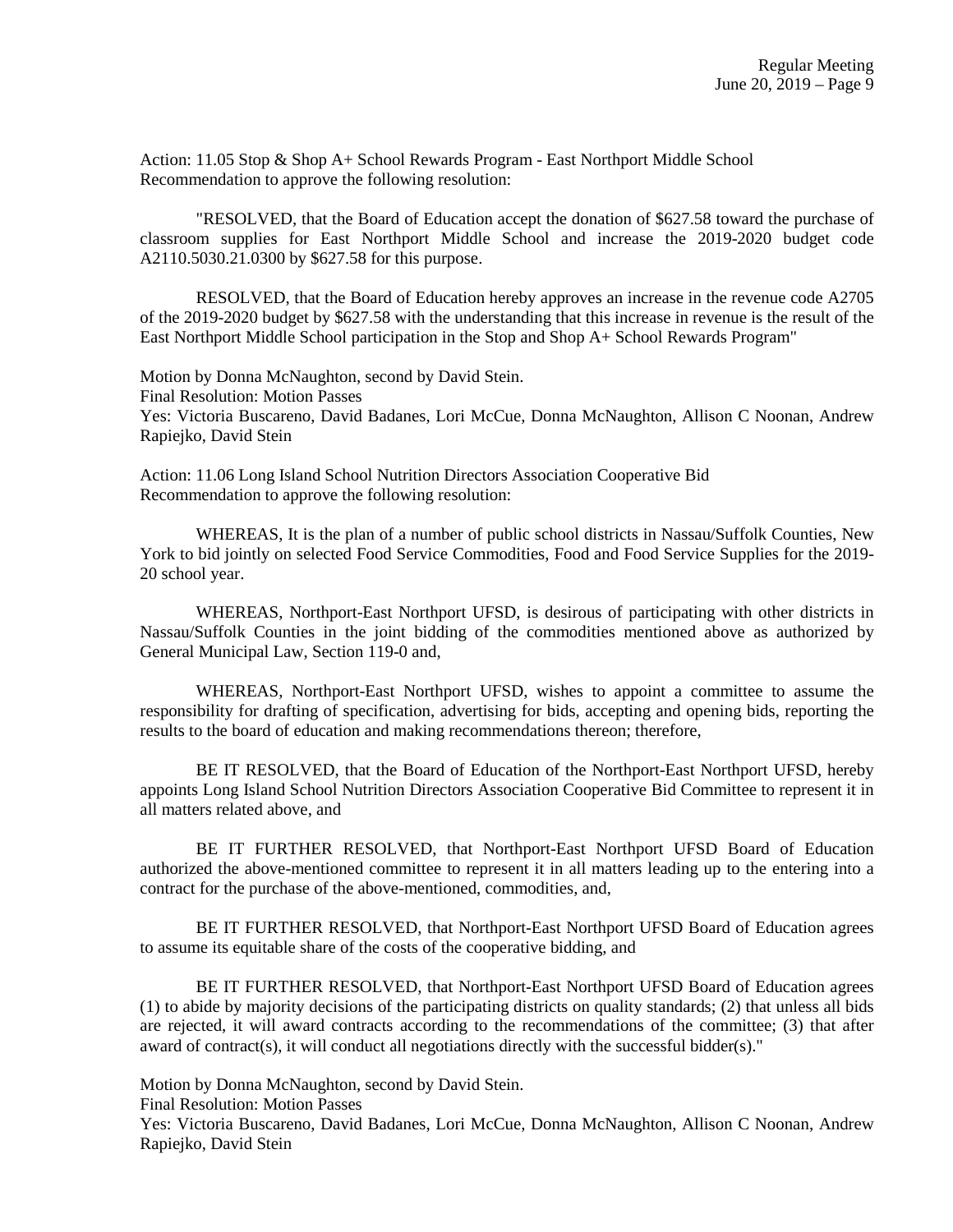Action: 11.07 Victory Entertainment

Recommendation to approve a Supplementary Education Services Agreement between the Northport-East Northport Union Free School District and Victory Entertainment for DJ Entertainment for the Summer Recreation Program, for a total not to exceed \$1,180.00 (Community Services)

Motion by Donna McNaughton, second by David Stein.

Final Resolution: Motion Passes

Yes: Victoria Buscareno, David Badanes, Lori McCue, Donna McNaughton, Allison C Noonan, Andrew Rapiejko, David Stein

Action: 11.08 Anderson Center for Autism

Recommendation to approve a Service Agreement between the Northport-East Northport Union Free School District and Anderson Center for Autism (Spec. Ed.)

Motion by Donna McNaughton, second by David Stein. Final Resolution: Motion Passes Yes: Victoria Buscareno, David Badanes, Lori McCue, Donna McNaughton, Allison C Noonan, Andrew Rapiejko, David Stein

Action: 11.09 Health Training/Consulting Inc.

Recommendation to approve a Supplementary Education Services Agreement between the Northport-East Northport Union Free School District and Health Training/Consulting, Inc. for AED/CPR Training (SSS)

Motion by Donna McNaughton, second by David Stein. Final Resolution: Motion Passes Yes: Victoria Buscareno, David Badanes, Lori McCue, Donna McNaughton, Allison C Noonan, Andrew Rapiejko, David Stein

Action: 11.10 Horizon Healthcare Staffing

Recommendation to approve a 2019-2020 Agreement between the Northport-East Northport Union Free School District and Horizon Healthcare Staffing for IEP related services (Spec. Ed.)

Motion by Donna McNaughton, second by David Stein. Final Resolution: Motion Passes Yes: Victoria Buscareno, David Badanes, Lori McCue, Donna McNaughton, Allison C Noonan, Andrew Rapiejko, David Stein

Action: 11.11 Horizon Healthcare Staffing Recommendation to approve a 2019-2020 Agreement between the Northport-East Northport Union Free School District and Horizon Healthcare Staffing for skilled nursing services (Spec. Ed.)

Motion by Donna McNaughton, second by David Stein. Final Resolution: Motion Passes Yes: Victoria Buscareno, David Badanes, Lori McCue, Donna McNaughton, Allison C Noonan, Andrew Rapiejko, David Stein

Action: 11.12 Julia Dyckman Andrus Memorial d/b/a Andrus Recommendation to approve a 2019-2020 Agreement between the Northport-East Northport Union Free School District and Julia Dyckman Andrus Memorial d/b/a Andrus for instruction of handicapped children (Spec. Ed.)

Motion by Donna McNaughton, second by David Stein. Final Resolution: Motion Passes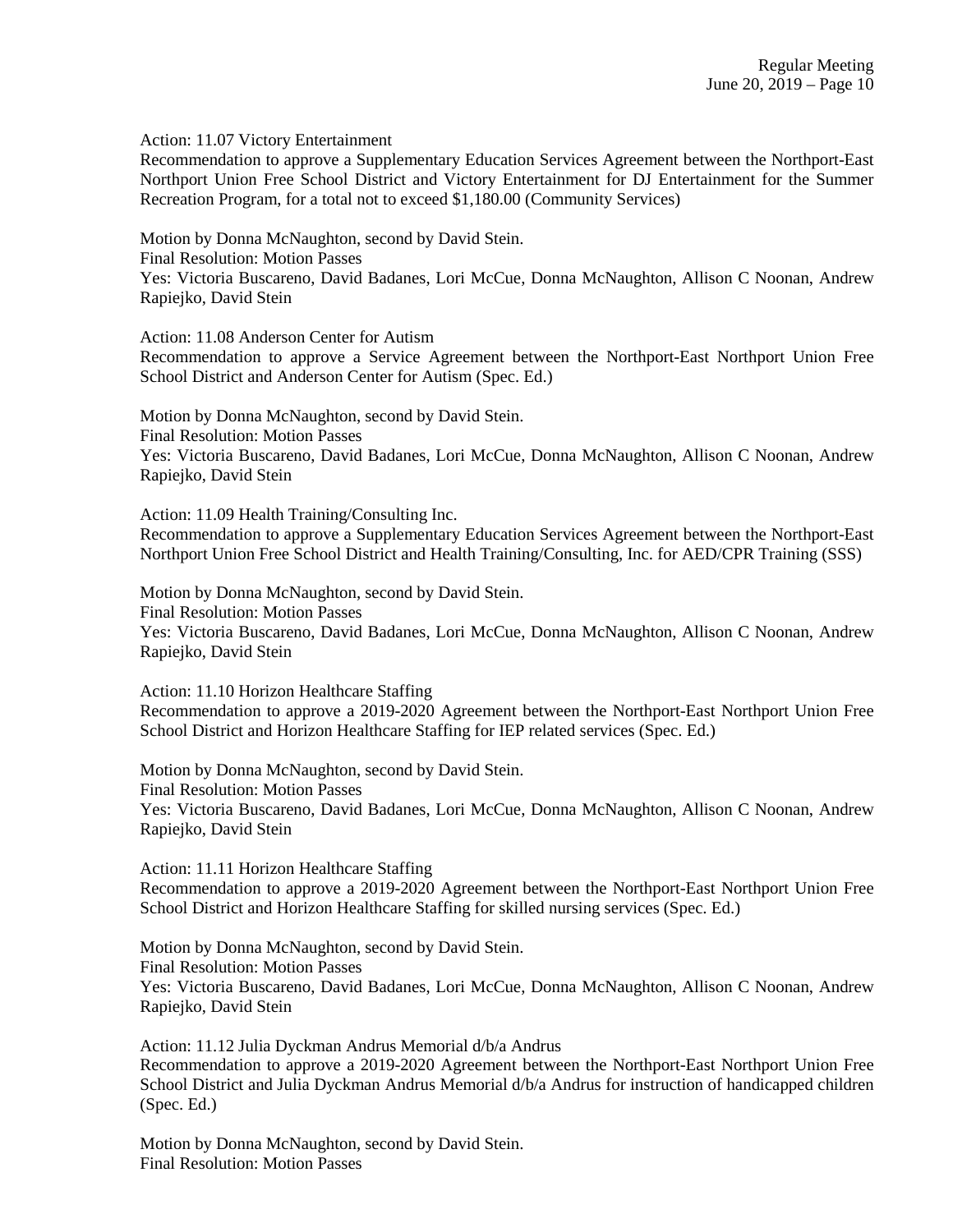Yes: Victoria Buscareno, David Badanes, Lori McCue, Donna McNaughton, Allison C Noonan, Andrew Rapiejko, David Stein

Action: 11.13 Robyn Mikulas, OT, PC Recommendation to approve a 2019-2020 Agreement between the Northport-East Northport Union Free School District and Robyn Mikulas, OT, PC for IEP related services (Spec. Ed.)

Motion by Donna McNaughton, second by David Stein. Final Resolution: Motion Passes Yes: Victoria Buscareno, David Badanes, Lori McCue, Donna McNaughton, Allison C Noonan, Andrew Rapiejko, David Stein

Action: 11.14 OMNI Group

Recommendation to approve a 2019-2020 Renewal Services Agreement between the Northport-East Northport Union Free School District and The OMNI Group for third party administrator of the District's 403(b) Plan.

Motion by Donna McNaughton, second by David Stein. Final Resolution: Motion Passes Yes: Victoria Buscareno, David Badanes, Lori McCue, Donna McNaughton, Allison C Noonan, Andrew Rapiejko, David Stein

Action: 11.15 Treasurer's Report and Monthly Summary of Receipts and Disbursements Recommendation to approve Treasurer's Report and Monthly Summary of Receipts and Disbursements:

11.15.1 Treasurer's Report for the period April 1, 2019 through April 30, 2019 11.15.2 Monthly Summary of Receipts and Disbursements as of April 2019

Motion by Donna McNaughton, second by David Stein. Final Resolution: Motion Passes Yes: Victoria Buscareno, David Badanes, Lori McCue, Donna McNaughton, Allison C Noonan, Andrew Rapiejko, David Stein

Action: 11.16 Schedule of Investments Recommendation to approve the Schedule of Investments as of April 30, 2019

Motion by Donna McNaughton, second by David Stein. Final Resolution: Motion Passes Yes: Victoria Buscareno, David Badanes, Lori McCue, Donna McNaughton, Allison C Noonan, Andrew Rapiejko, David Stein

Action: 11.17 Collateral Schedule Recommendation to approve the Collateral Schedule as of April 30, 2019

Motion by Donna McNaughton, second by David Stein. Final Resolution: Motion Passes Yes: Victoria Buscareno, David Badanes, Lori McCue, Donna McNaughton, Allison C Noonan, Andrew Rapiejko, David Stein

Action: 11.18 Bank Reconciliation Recommendation to approve the Bank Reconciliation Report for the Month Ended April 30, 2019

Motion by Donna McNaughton, second by David Stein.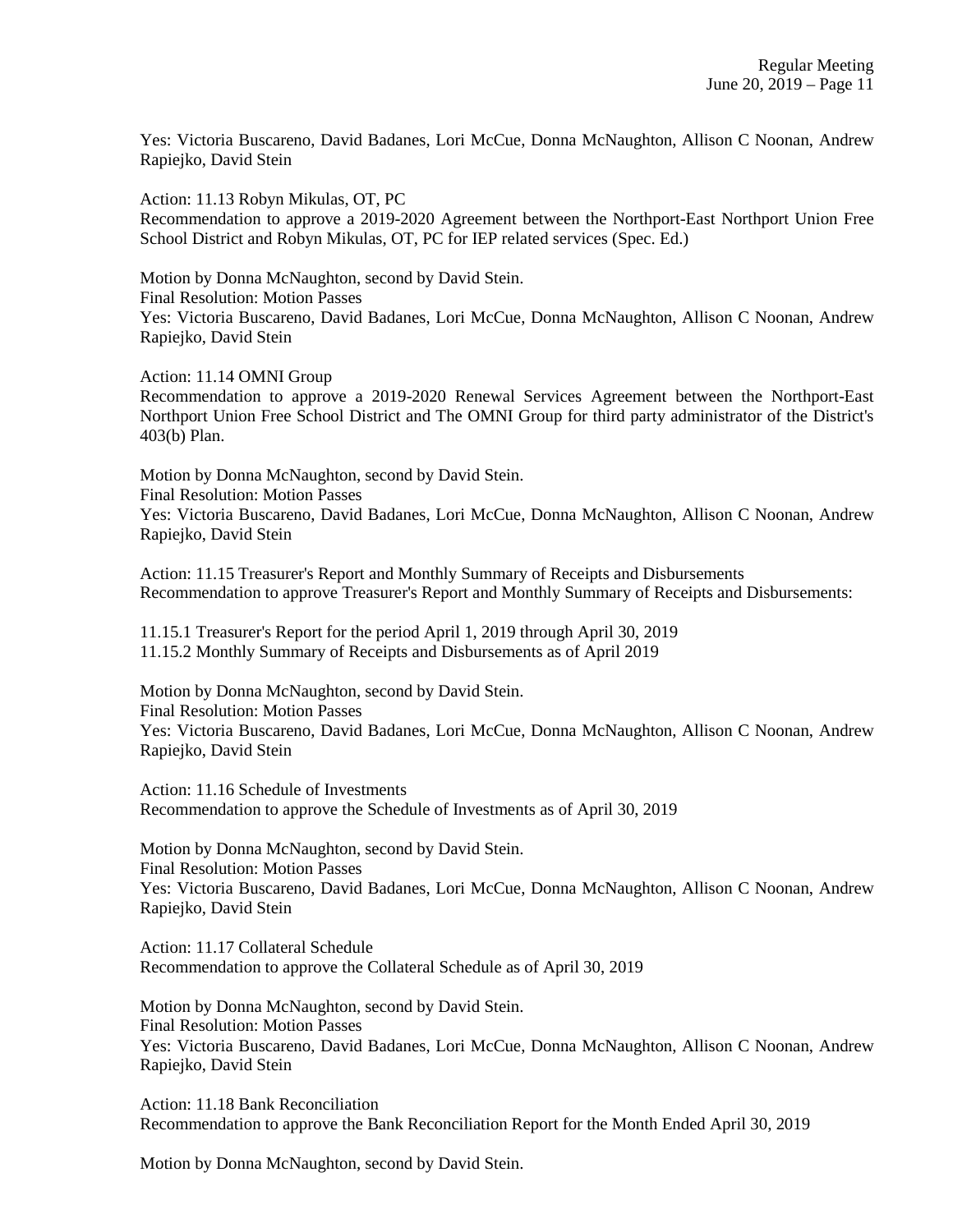Final Resolution: Motion Passes

Yes: Victoria Buscareno, David Badanes, Lori McCue, Donna McNaughton, Allison C Noonan, Andrew Rapiejko, David Stein

Action: 11.19 General Fund Projected Cash Flow Statement Recommendation to approve the General Fund Projected Cash Flow Statement for the year ending 2018- 2019, Actual Data July 1, 2018 - April 30, 2019, Estimated Data May 1, 2019 - June 30, 2019

Motion by Donna McNaughton, second by David Stein. Final Resolution: Motion Passes Yes: Victoria Buscareno, David Badanes, Lori McCue, Donna McNaughton, Allison C Noonan, Andrew Rapiejko, David Stein

Action: 11.20 Monthly Revenue and Budget Status Report - School Lunch Fund Recommendation to approve the Monthly Revenue and Budget States Report - School Lunch Fund for the Month Ending April 30, 2019

Motion by Donna McNaughton, second by David Stein. Final Resolution: Motion Passes Yes: Victoria Buscareno, David Badanes, Lori McCue, Donna McNaughton, Allison C Noonan, Andrew Rapiejko, David Stein

Action: 11.21 Monthly Revenue and Budget Status Report - Special Aid Fund Recommendation to approve the Monthly Revenue and Budget Status Report - Special Aid Fund for the Month Ending April 30, 2019

Motion by Donna McNaughton, second by David Stein. Final Resolution: Motion Passes Yes: Victoria Buscareno, David Badanes, Lori McCue, Donna McNaughton, Allison C Noonan, Andrew Rapiejko, David Stein

Action: 11.22 Monthly Revenue and Budget Status Report - General Fund Recommendation to approve the Monthly Revenue and Budget Status Report - General Fund for the Month Ending April 30, 2019

Motion by Donna McNaughton, second by Allison C Noonan. Final Resolution: Motion Passes Yes: Victoria Buscareno, David Badanes, Lori McCue, Donna McNaughton, Allison C Noonan, Andrew Rapiejko, David Stein

Action: 11.23 Monthly Revenue and Budget Status Report - Capital Fund Recommendation to approve the Monthly Revenue and Budget Status Report - Capital Fund for the Month Ending April 30, 2019

Motion by Donna McNaughton, second by David Stein. Final Resolution: Motion Passes Yes: Victoria Buscareno, David Badanes, Lori McCue, Donna McNaughton, Allison C Noonan, Andrew Rapiejko, David Stein

Action: 11.24 School Lunch Profit and Loss Recommendation to approve the School Lunch Profit and Loss Statement for the Period September 1, 2018 through April 30, 2019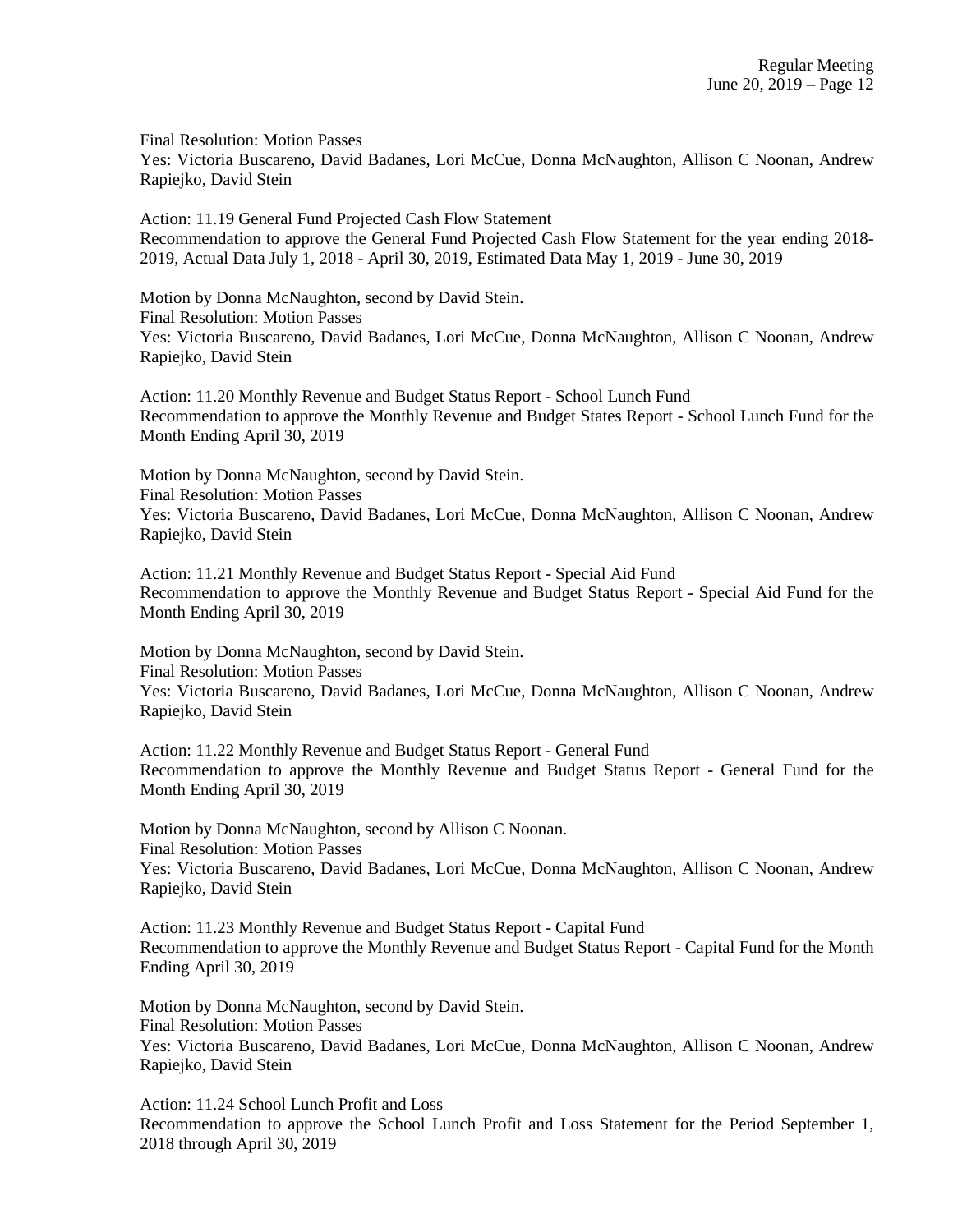Motion by Donna McNaughton, second by David Stein. Final Resolution: Motion Passes Yes: Victoria Buscareno, David Badanes, Lori McCue, Donna McNaughton, Allison C Noonan, Andrew Rapiejko, David Stein

Action: 11.25 Transfer of General Fund Appropriations Recommendation to approve Transfer of General Fund Appropriations in the fiscal year 2018-2019 (\$372,373.96)

Motion by Donna McNaughton, second by David Stein. Final Resolution: Motion Passes Yes: Victoria Buscareno, David Badanes, Lori McCue, Donna McNaughton, Allison C Noonan, Andrew Rapiejko, David Stein

Action: 11.26 Transfer of School Lunch Fund Appropriations Recommendation to approve Transfer of School Lunch Fund Appropriations in the fiscal year 2018-2019 (\$56,000.00)

Motion by Donna McNaughton, second by David Stein. Final Resolution: Motion Passes Yes: Victoria Buscareno, David Badanes, Lori McCue, Donna McNaughton, Allison C Noonan, Andrew Rapiejko, David Stein

Action: 11.27 SES Study Team, LLC

Recommendation to approve an Independent Professional Services Agreement between the Northport-East Northport Union Free School District and SES Study Team, LLC for Enrollment Projection/Demographic Study, Pupil/Facilities Capacity Analysis, Program Delivery Study of Options and associated services

Motion by Donna McNaughton, second by David Stein. Final Resolution: Motion Passes

Yes: Victoria Buscareno, David Badanes, Lori McCue, Donna McNaughton, Allison C Noonan, Andrew Rapiejko, David Stein

Action: 11.28 Security Consultants of Long Island

Recommendation to award the contract pursuant to RFP#19-402 between the Northport-East Northport Union Free School District and Security Consultants of Long Island approve the following resolution:

"BE IT FURTHER RESOLVED, that the Board of Education authorizes the Board President to execute the contract following review by legal counsel"

Motion by Donna McNaughton, second by David Stein. Final Resolution: Motion Passes Yes: Victoria Buscareno, David Badanes, Lori McCue, Donna McNaughton, Allison C Noonan, Andrew Rapiejko, David Stein

Action: 11.29 Resolution to Fund Retirement Contribution Reserve Recommendation to approve the following resolution:

"BE IT RESOLVED, that the Board of Education approves the funding of the Retirement Contribution Reserve Fund by a transfer of unassigned fund balance in an amount not to exceed \$1,000,000"

Motion by Donna McNaughton, second by David Stein.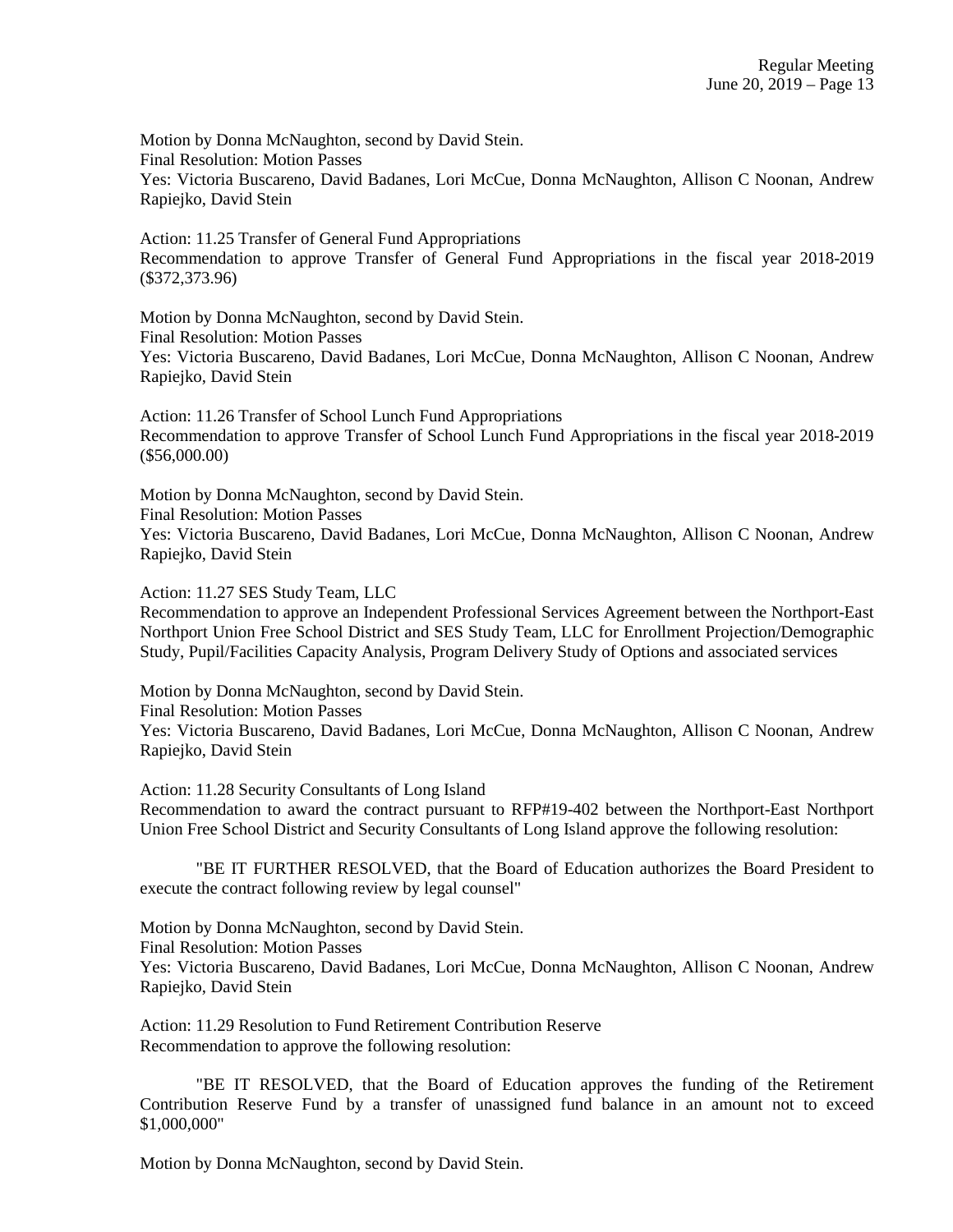Final Resolution: Motion Passes

Yes: Victoria Buscareno, David Badanes, Lori McCue, Donna McNaughton, Allison C Noonan, Andrew Rapiejko, David Stein

Action: 11.30 Resolution to Fund Workers' Compensation Reserve Recommendation to approve the following resolution:

"BE IT RESOLVED, that the Board of Education approves the funding of the Workers' Compensation Reserve Fund by a transfer of unassigned fund balance in an amount not to exceed \$1,598,913"

Motion by Donna McNaughton, second by David Stein. Final Resolution: Motion Passes Yes: Victoria Buscareno, David Badanes, Lori McCue, Donna McNaughton, Allison C Noonan, Andrew Rapiejko, David Stein

Action: 11.31 Resolution to Fund Capital Reserve Established in 2018 Recommendation to approve the following resolution:

"BE IT RESOLVED, that in accordance with the May 15, 2018 Proposition No. 3 establishing a Capital Reserve Fund known as the "Capital Reserve III Fund", the Board of Education approves the funding of said reserve fund by a transfer of unassigned fund balance in an amount not to exceed \$2,000,000."

Motion by Donna McNaughton, second by David Stein. Final Resolution: Motion Passes Yes: Victoria Buscareno, David Badanes, Lori McCue, Donna McNaughton, Allison C Noonan, Andrew Rapiejko, David Stein

Action: 11.32 Resolution to Fund Capital Reserve Established in 2012 Recommendation to approve the following resolution:

"BE IT RESOLVED, that in accordance with the September 12, 2012 Proposition No. 2 establishing a Capital Reserve Fund known as the "Capital Reserve II Fund", the Board of Education approves the funding of said reserve fund by a transfer of unassigned fund balance in an amount not to exceed \$1,500,000."

Motion by Donna McNaughton, second by David Stein.

Final Resolution: Motion Passes

Yes: Victoria Buscareno, David Badanes, Lori McCue, Donna McNaughton, Allison C Noonan, Andrew Rapiejko, David Stein

Action: 11.33 Resolution to Fund Retirement Contribution Reserve Fund - TRS Sub Fund Recommendation to approve the following resolution:

"BE IT RESOLVED, that the Board of Education approves the funding of the Retirement Contribution Reserve Fund - TRS Sub Fund, by a transfer of unassigned fund balance or permissible transfers from other reserves in an amount not to exceed \$1,383,188."

Motion by Donna McNaughton, second by David Stein.

Final Resolution: Motion Passes

Yes: Victoria Buscareno, David Badanes, Lori McCue, Donna McNaughton, Allison C Noonan, Andrew Rapiejko, David Stein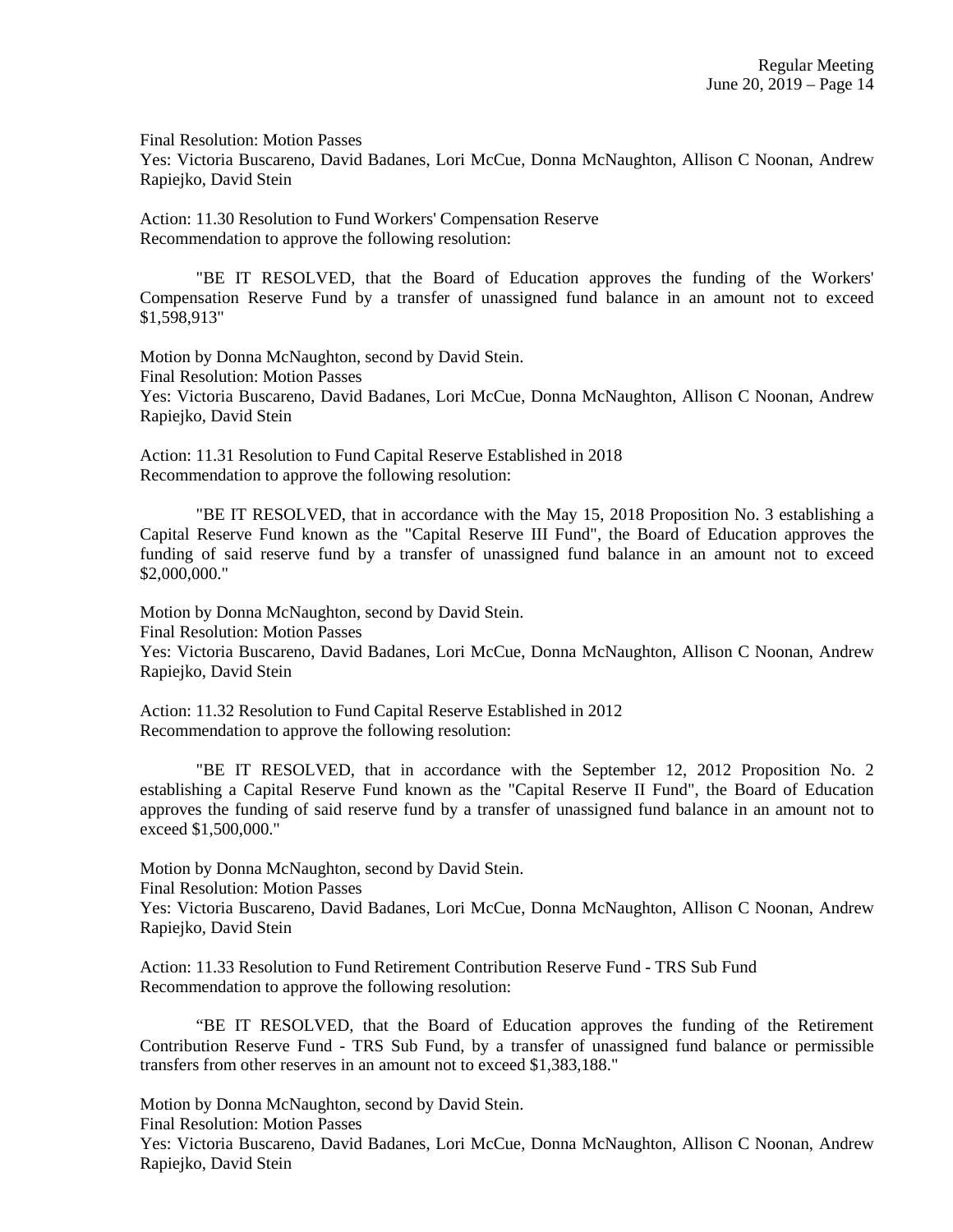Action: 11.34 Transfer of Capital Fund Appropriations Recommendation to approve Transfer of Capital Funds in the fiscal year 2018-2019 (\$2,532.505.00)

Motion by Donna McNaughton, second by David Stein. Final Resolution: Motion Passes Yes: Victoria Buscareno, David Badanes, Lori McCue, Donna McNaughton, Allison C Noonan, Andrew Rapiejko, David Stein

Action: 11.35 Withdrawal of Ocean Avenue Field Trip Donation Recommendation to approve the following resolution:

"BE IT RESOLVED, that the Board of Education hereby accepts the withdrawal of \$2,142.20 of the \$2,802.15 donation from Northport-East Northport residents that was accepted at the Board of Education meeting on June 6, 2019 for the purposes of covering the cost of the Ocean Avenue field trips. This portion of the donation was to cover the cost of the Sunken Forest, Fire Island trip on June 18, 2019, which was cancelled due to bad weather."

Motion by Donna McNaughton, second by David Stein.

Final Resolution: Motion Passes

Yes: Victoria Buscareno, David Badanes, Lori McCue, Donna McNaughton, Allison C Noonan, Andrew Rapiejko, David Stein

Action: 11.36 Donna Migdol

Recommendation to approve a Supplementary Education Services Agreement between the Northport-East Northport Union Free School District and Donna Migdol for STEM/Makerspace Professional Development and Curriculum Writing in the amount of \$8,125 (T&L)

Motion by Donna McNaughton, second by David Stein.

Final Resolution: Motion Passes

Yes: Victoria Buscareno, David Badanes, Lori McCue, Donna McNaughton, Allison C Noonan, Andrew Rapiejko, David Stein

## **12. SUPERINTENDENT'S REPORT - FOR INFORMATION ONLY**

Information: 12.01 Schedule H - Use of Facilities

Information: 12.02 Budget Transfers for the period May 31, 2019 through June 7, 2019 - As per Board Policy #6150, all transfers between salary codes up to \$25,000 and transfers between all other codes up to \$10,000 are to be reported to the Board of Education as an information item

## **13. UNFINISHED BUSINESS**

### **14. NEW BUSINESS**

**15. ADJOURNMENT** - Board policy requires adjournment by 10:30 pm, unless meeting is extended by vote.

Information: 15.01 Upcoming Meetings

ANNUAL ORGANIZATION MEETING FOLLOWED BY REGULAR MEETING Monday, July 15, 2019 7:00 p.m.